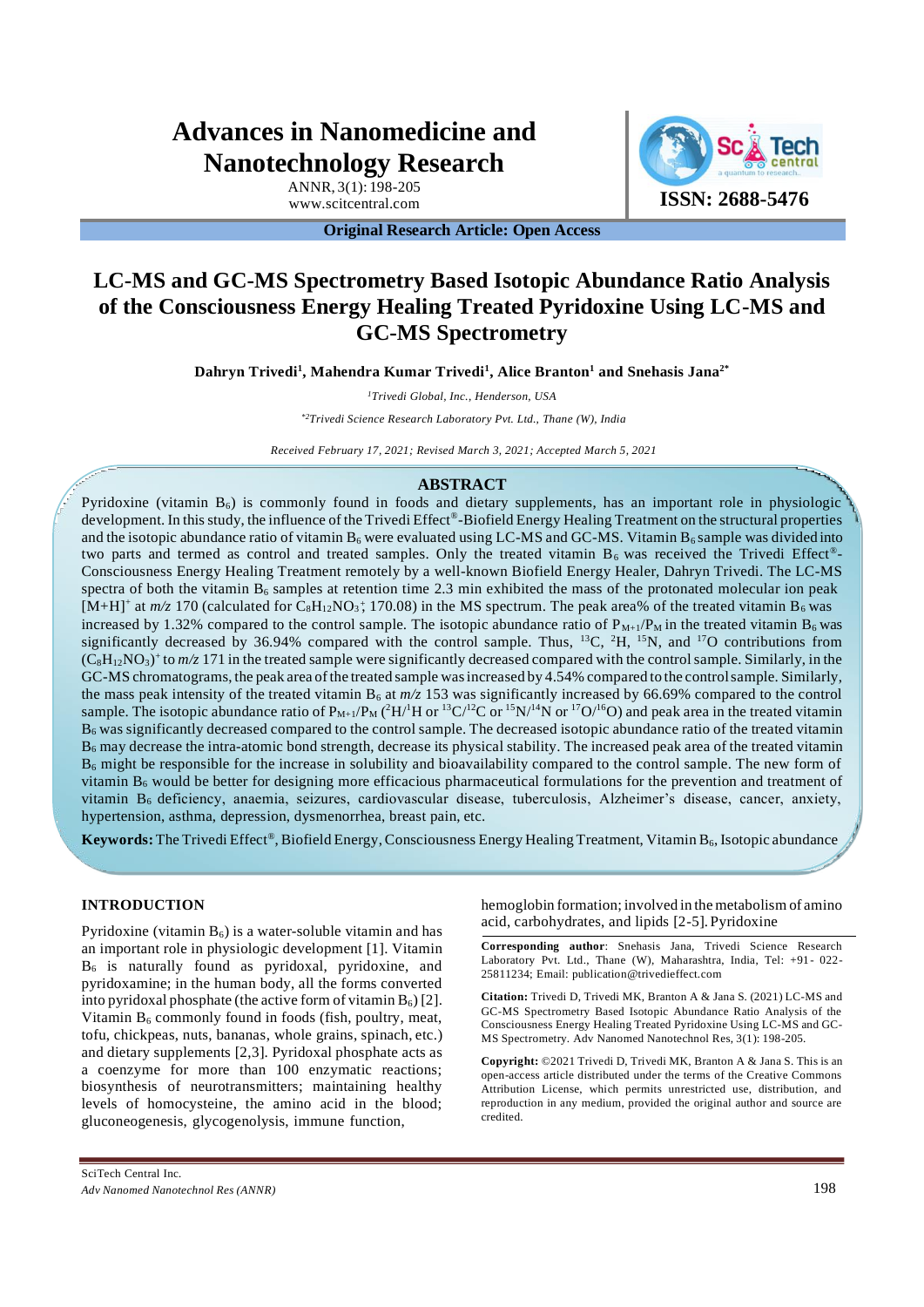hydrochloride is a salt form of vitamin  $B_6$  commonly used in the pharmaceutical industries [6].

Vitamin  $B_6$  generally used for the prevention and treatment of vitamin  $B_6$  deficiency diseases, metabolic disorder, Alzheimer's disease, sideroblastic anemia, anxiety, asthma, cardiovascular disease, pulmonary tuberculosis, diabetes, hyperhomocysteinaemia, cancer, pyridoxine-dependent epilepsy, depression, attention deficit hyperactivity disorder, dysmenorrhea, post-partum lactation suppression, McArdle's disease, osteoporosis, nausea and vomiting in pregnancy, problems from isoniazid, mushroom poisoning, etc. [1,3-8]. Vitamin  $B_6$  rarely shows side effects, but it can interact with the drugs like valproic acid, carbamazepine, phenytoin, cycloserine, and theophylline, which might adversely affect vitamin  $B_6$  levels in the body [3,5]. Vitamin  $B<sub>6</sub>$  is very sensitive to light. It is soluble in water and alcohol, sparingly soluble acetone and insoluble in ether and chloroform. When it heated to decomposition, it emits very toxic oxide fumes of nitrogen and hydrogen chloride [9].

The physical and chemical properties of any drug material play a vital role in the solubility, absorption, bioavailability, etc. Improvement of the quality of drug with respect to the solubility, stability, and bioavailability is the biggest challenge for the pharmaceutical scientists. The Trivedi Effect® **-**Consciousness Energy Healing Treatment in larger extent has the incredible impact on the particle size, surface area, crystal size, thermal properties, and bioavailability of pharmaceutical/nutraceutical compounds [10-14]. Whereas, the Trivedi Effect® is a natural and only scientifically proven phenomenon in which an individual can control and make use of this inherently intelligent energy anywhere on the planet *via* the possible mediation of neutrinos [15].

In the human body the continuous moment of the ions, cells, blood, heart, etc. form a quantum of energy matrix around the body is called the "Biofield Energy" [16,17]. Biofield Energy Healers can pass this energy into any living or nonliving object(s) anywhere on the planet, and the overall process is called Biofield Energy Healing Treatment [17,18]. This treatment has significant positive outcomes against various disease [19]. The National Center of Complementary and Integrative Health has recognized and accepted Biofield Energy Healing as a Complementary and Alternative Medicine (CAM) health care approach along with the other therapies, medicines, and practices, such as yoga, Ayurveda, Qi Gong, Tai Chi, etc. [20,21]. Most of the USA population has accepted these CAM therapies [22]. Similarly, the Trivedi Effect<sup>®</sup> also have reported astonishing scientific results altering the physicochemical and thermal properties of the several non-living and living object(s), i.e., organic compounds, metals, polymers, ceramic, crops, microbes, cancer cells [23-30], etc. The Trivedi Effect® - ConsciousnessEnergyHealingTreatmenthas alsoenhanced the isotopic abundance ratio of organic compounds [31,32].

In order to understand the isotope effects resulting from the variation of the isotopic composition of the molecule, the stable isotope ratio analysis is important and it has many applications in different field of science [33,34]. The isotope ratio analysis usually performed by using the gas chromatography-mass spectrometry (GC-MS) and liquid chromatography-mass spectrometry (LC-MS) in low micromolar concentration with sufficient precision [34,35]. Therefore, the structural properties characterization and the isotopic abundance ratio analysis of  $P_{M+1}/P_M$  (<sup>2</sup>H/<sup>1</sup>H or  $13\text{C}/12\text{C}$  or  $15\text{N}/14\text{N}$  or  $17\text{O}/16\text{O}$ ) in the Trivedi Effect®-Consciousness Energy Healing Treated vitamin  $B_6$  was performed compared to the control sample using LC-MS and GC-MS analytical techniques.

# **MATERIALS AND METHODS** ❖**emicCalhs and Reagents**

The test sample pyridoxine hydrochloride (100%) was purchased from TCI, Japan and remaining chemicals used in the experiments were purchased in India.

## ❖ **Consciousness Energy Healing Treatment Strategies**

The test sample pyridoxine hydrochloride powder sample was divided into two parts. One part of the sample was called the control sample, which did not receive the Trivedi Effect®-Consciousness Energy Healing Treatment, but was treated with a "sham" healer who did not have any knowledge about the Biofield Energy Treatment. However, the other part called theBiofield EnergyTreated pyridoxine received theConsciousnessEnergyHealingTreatmentremotely under standard laboratory conditions for 3 min through the healer's unique energy transmission process by the renowned Biofield Energy Healer, Dahryn Trivedi, USA. After the treatment both the vitamin  $B_6$  samples were kept in sealed conditions and characterized using sophisticated analytical techniques.

#### ❖ **Characterization**

#### ➢ **Liquid Chromatography-Mass Spectrometry (LC-MS) Analysis and Calculation of Isotopic Abundance Ratio**

The LC-MS analysis of vitamin  $B_6$  was carried out with the help of LC-MS ThermoFisher Scientific (USA) equipped with an ion trap detector connected with a triple-stage quadrupole mass spectrometer. The reversed phase column Thermo Scientific Synchronis C18 (Length-250 mm  $X$  ID 4.6 mm  $X$  5 micron), maintained at 25˚C was used. Methanol and water were used as diluent for the sample preparation. 10  $\mu$ L of vitamin  $B_6$  solution was injected, and the analyte was eluted using acetonitrile  $+ 5$  mM ammonium acetate (80:20) pumped at a constant flow rate of 1 mL/min. Chromatographic separation was achieved using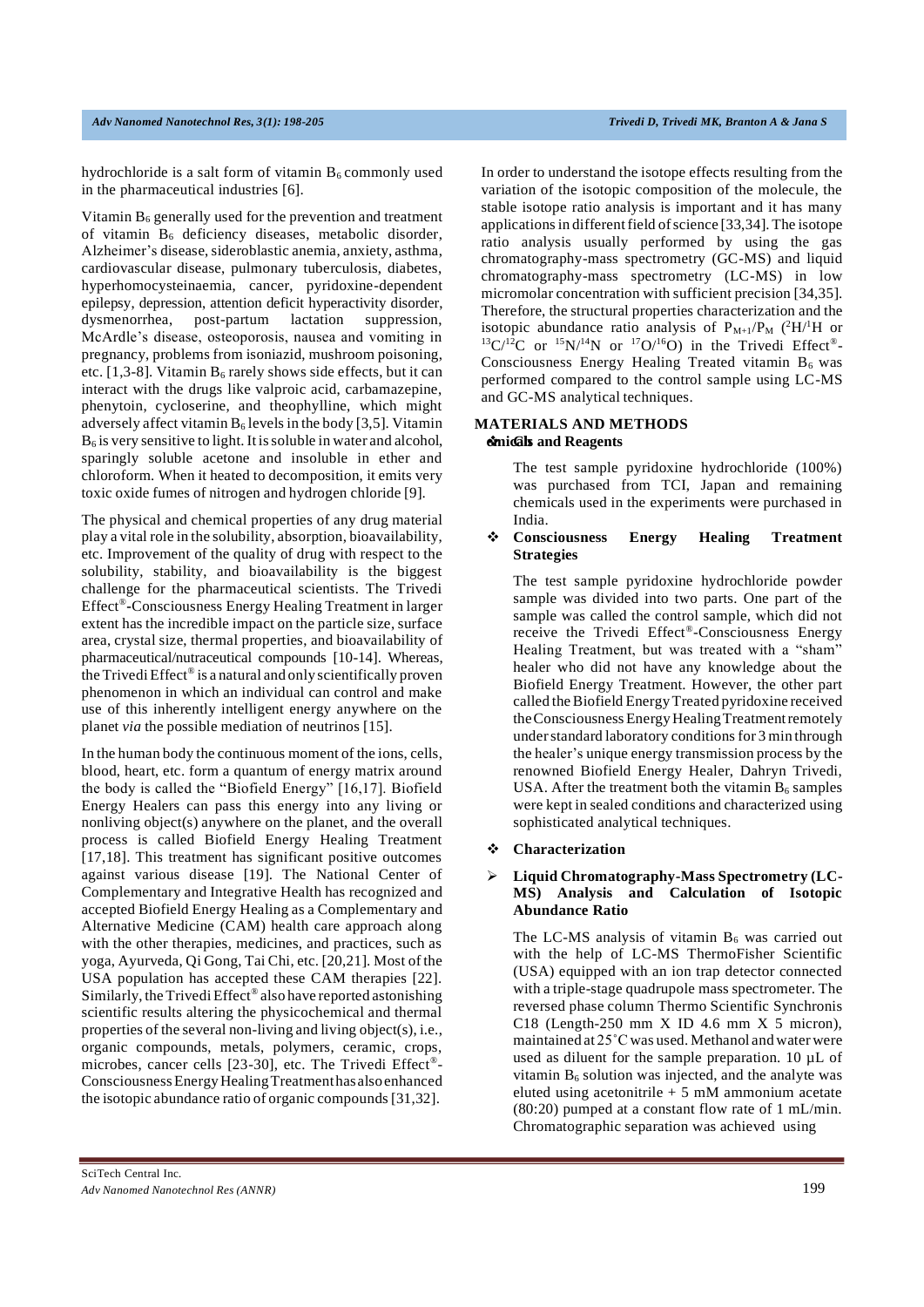gradient condition and the total run time was 10 min. Peaks were monitored at 220 nm using the PDA detector. The mass spectrometric analysis was performed under +ve ESI mode.

The values of the natural isotopic abundance of the common elements are obtained from the literature [34,36-38].TheLC-MSbasedisotopic abundance ratio  $(P_{M+1}/P_M)$  for both the samples was calculated using equation 1.

% change in isotopic abundance ratio

$$
= \left[ (IAR_{\text{Treated}} - IAR_{\text{Contros}}) / IAR_{\text{Contros}} \right] \times 100
$$
\n(1)

Where  $IAR_{Control}$  and  $IAR_{Treated}$  is the isotopic abundance ratio in the treated and control vitamin  $B_6$  sample, respectively.

➢ **Gas chromatography-mass spectrometry (GC-MS) analysis**

GC-MS of the vitamin  $B_6$  samples were analyzed with the help of Perkin Elmer Gas chromatograph equipped with a PE-5MS (30M x 250 micros x 0.250 microns) capillary column and coupled to a single quadrupole mass detector was operated with electron impact (EI) ionization in positive mode. The oven temperature was programmed from 75°C (5 min hold) to 250°C (2.5 min hold) @ 10°C /min (total run time 25 min). The

sample was prepared taking 100 mg of the vitamin  $B_6$ in 4 ml methanol as a diluent. Injection volume was 5 µl. The % change in the peak area and mass peak intensities of the treated vitamin  $B_6$  was calculated compared to the control sample using the following equation 2:

% Change 
$$
=\frac{[Treated-Control]}{\text{Control}} \times 100
$$
 (2)

#### **RESULTS AND DISCUSSION**

#### ➢ **Liquid chromatography-mass spectrometry (LC-MS)**

The hydrochloride salt of vitamin  $B_6$  samples showed a single major chromatographic peak at retention time  $(R_t)$  of 2.3 min **(Figure 1)**. The peak area% of the Biofield Energy Treated vitamin  $B_6$  was increased by 1.32% compared to the control sample. The mass spectra of both the samples exhibited the protonated molecular mass peak [M+H] <sup>+</sup> at *m/z* 170 (calculated for  $C_8H_{12}NO_3^+$ , 170.08) with 100% base peak intensity in the MS spectrum in +ve ion mode was confirmed to be vitamin  $B_6$  (**Figures 2 and 3**), which was reported in the literature [39]. Further, other lower-mass peaks at  $m/z$  152, 134, 125, and 94 for  $C_8H_{10}NO_2^+$ ,  $C_8H_8NO^+$ ,  $C_7H_{11}NO^{2+}$ , and  $C_6H_8N^+$ , respectively in both the samples **(Figures 2 and 3)**.



**Figure 1.** Liquid chromatograms of the control and Biofield Energy Treated vitamin B<sub>6</sub>.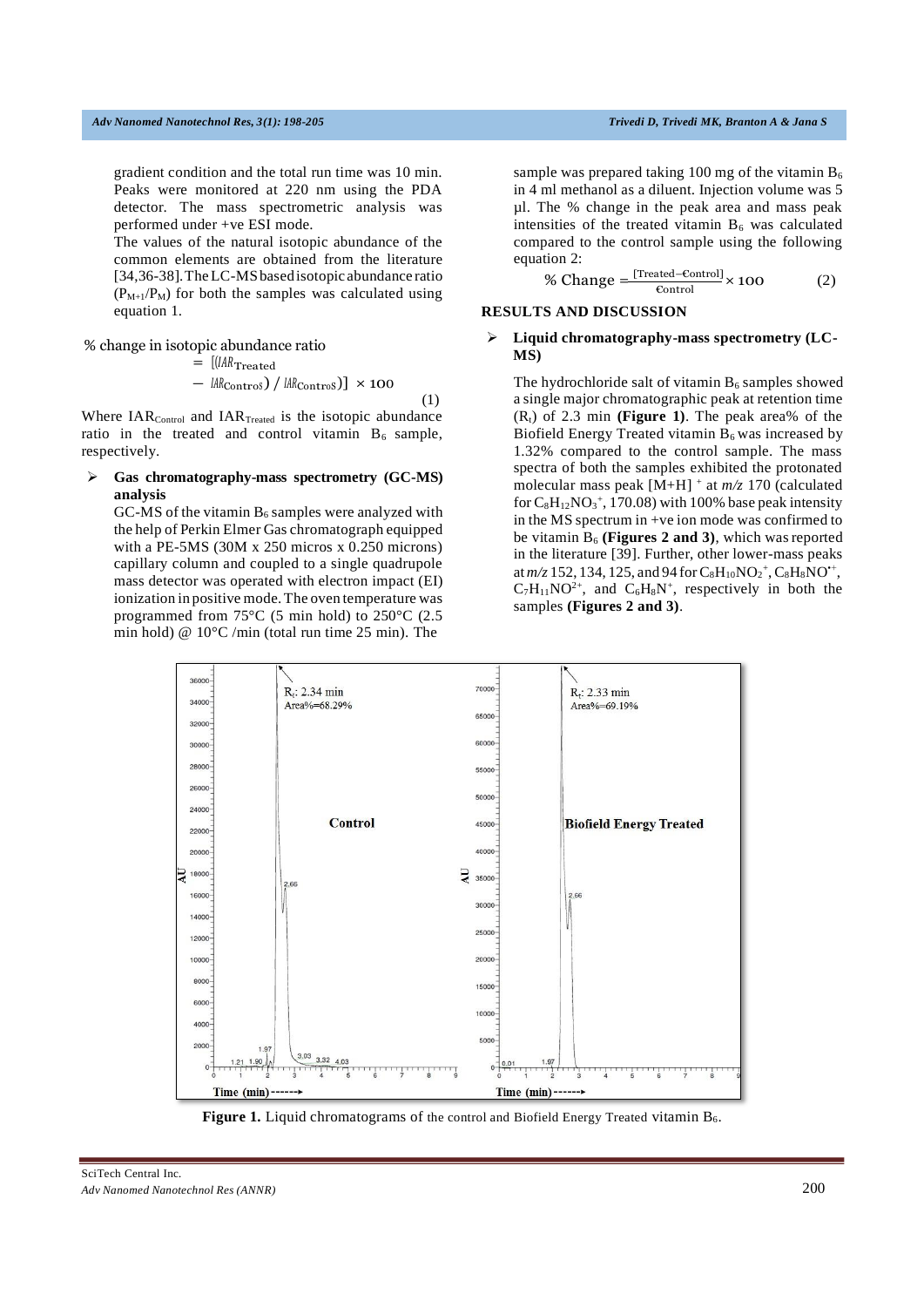#### *Adv Nanomed Nanotechnol Res, 3(1): 198-205 Trivedi D, Trivedi MK, Branton A & Jana S*

The LC-MS based theoretical calculation of  $P_{M+1}$  for vitamin B6 was presented as below:

 $P(^{13}C) = [(8 \times 1.1\%) \times 100\%$  (the actual size of the M<sup>+</sup> peak)]  $/ 100\% = 8.8\%$ 

 $P(^{2}H) = [(12 \times 0.015\%) \times 100\%]/100\% = 0.18\%$ 

 $P({}^{15}N) = [(1 \times 0.40\%) \times 100\%]/100\% = 0.4\%$ 

 $P(^{17}O) = [(3 \times 0.04\%) \times 100\%] / 100\% = 0.12\%$  $P_{M+1}$  i.e.,<sup>13</sup>C, <sup>2</sup>H, <sup>15</sup>N, and <sup>17</sup>O contributions from  $C_8H_{12}NO_3$ <sup>+</sup> to  $m/z$  171 = 9.5%

From the above calculation, it has been found that <sup>13</sup>C and <sup>15</sup>N have major contribution to *m/z* 171.



Figure 2. Mass spectra of the control and Biofield Energy Treated vitamin B<sub>6</sub> at Rt 2.3 min.



Figure 3. Proposed fragmentation pattern of vitamin B<sub>6</sub>.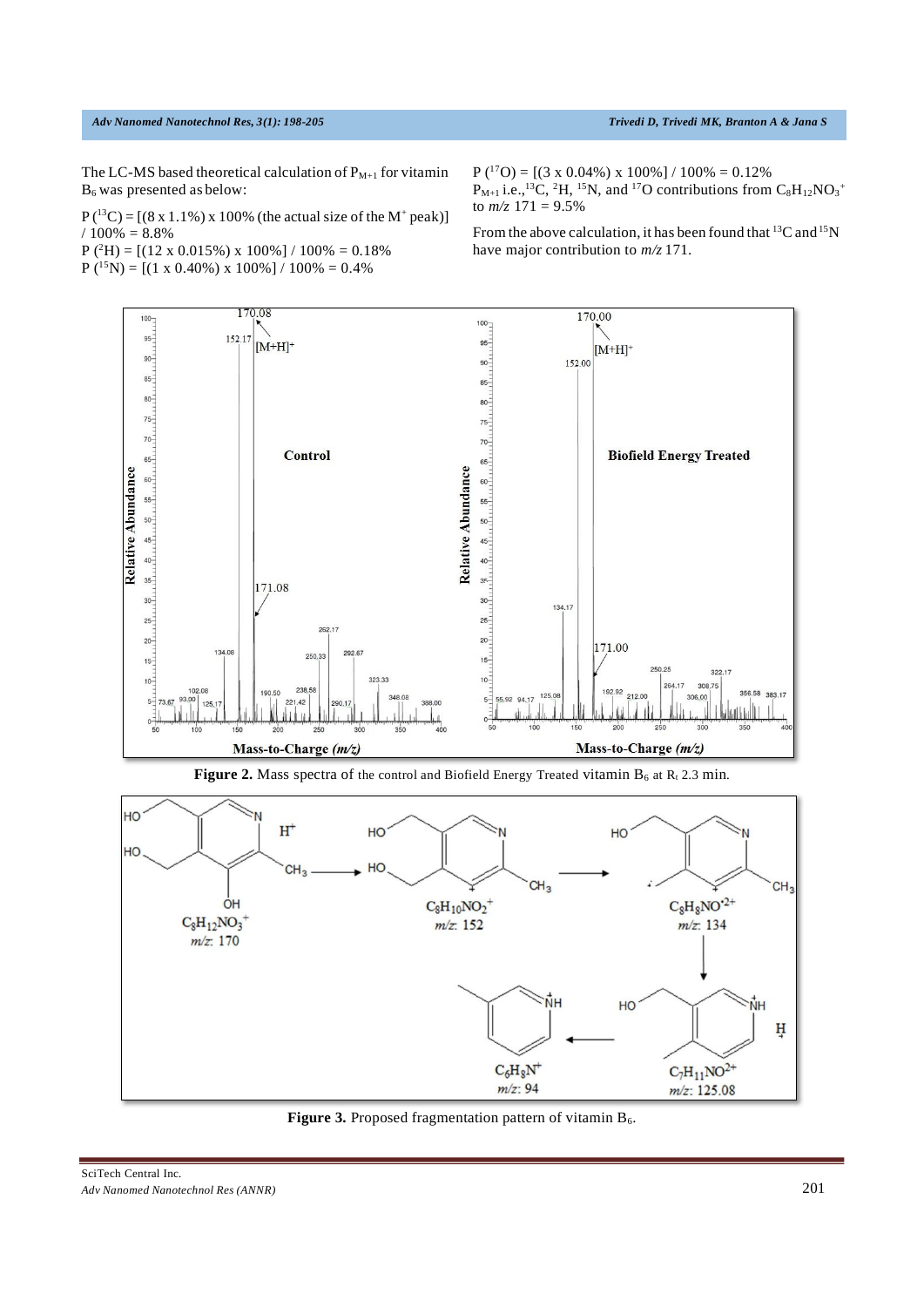#### *Adv Nanomed Nanotechnol Res, 3(1): 198-205 Trivedi D, Trivedi MK, Branton A & Jana S*

The LC-MS based isotopic abundance ratio analysis  $P_M$  and  $P_{M+1}$  for vitamin  $B_6$  near  $m/z$  170 [M<sup>+</sup>] and 171[(M+1)<sup>+</sup>], respectively of both the samples **(Table 1)**. The isotopic abundance ratio  $P_{M+1}/P_M$  in the Biofield Energy Treated vitamin  $B_6$  was significantly decreased by 36.94% compared

with the control sample **(Table 1)**. Therefore, it was concluded that the  ${}^{13}C$ ,  ${}^{2}H$ ,  ${}^{15}N$ ,  ${}^{17}O$  contributions from  $(C_8H_{12}NO_3)$  + to  $m/z$  171 in the Biofield Energy Treated vitamin  $B_6$  was significantly increased compared to the control sample.

**Table 1.** LC-MS based isotopic abundance analysis results in Biofield Energy Treated vitamin  $B_6$  compared to the control sample.

| <b>Parameter</b>                                                                           | <b>Control sample</b> | <b>Biofield Energy Treated sample</b> |  |
|--------------------------------------------------------------------------------------------|-----------------------|---------------------------------------|--|
| $P_M$ at $m/z$ 170 (%)                                                                     | 100.00                | 100.00                                |  |
| $P_{M+1}$ at $m/z$ 171 (%)                                                                 | 25.66                 | 16.18                                 |  |
| $P_{M+1}/P_M$                                                                              | 0.26                  | 0.16                                  |  |
| % Change of isotopic abundance ratio $(P_{M+1}/P_M)$ with respect to the<br>control sample |                       | $-36.94$                              |  |

 $P_M$ : the relative peak intensity of the parent molecular ion [M<sup>+</sup>];  $P_{M+1}$ : the relative peak intensity of the isotopic molecular ion [(M+1)<sup>+</sup>],  $P_{M+2}$ : the relative peak intensity of the isotopic molecular ion [(M+2)<sup>+</sup>], M: mass of the parent molecule

#### ➢ **Gas chromatography-mass spectrometry (GC-MS) analysis**

The GC-MS chromatograms of both the vitamin  $B_6$ samples are shown in **Figures 4 and 5**. The chromatographic peak was obtained at  $R_t$  16.9 min in both the sample, but peak area of the Biofield Energy Treated sample (36903272) was increased by 4.54% (Table 2) compared to the control sample (35301072). This indicated that the solubility of the Biofield Energy Treated vitamin  $B_6$  was increased. The data was supported by one of the recently published articles, in which the data showed that the particle sizes of the vitamin  $B_6$  were significantly decreased and the surface area was significantly increased after the Biofield Energy

#### Treatment [40].

(calcd for  $C_8H_9NO_2^{\star+}$ , 151.06) (**Figures 4 and 5**). The other The corresponding mass spectra for the chromatographic peak at  $R_t$  of ~17 min of both the samples of vitamin  $B_6$  exhibited the presence of the dehydrated molecular ion peak at *m/z* 151 mass fragmentation peak at lower  $m/z$  124 (C<sub>7</sub>H<sub>10</sub>NO<sup>2+</sup>), 106  $(C_7H_8N^+), 94(C_6H_8N^+)$  were also observed in both vitamin  $B_6$ massspectra **(Figures 4 and 5)**. But the mass peak intensities of the treated sample were significantly altered compared to the control vitamin  $B_6$ . The mass peak intensity of the Biofield Energy Treated vitamin  $B_6$  at  $m/z$  153 was significantly increased by 66.69% compared to the control sample **(Table 2)**.



**Figure 4.** The GC-MS chromatogram and mass spectra of the control vitamin B<sub>6</sub>.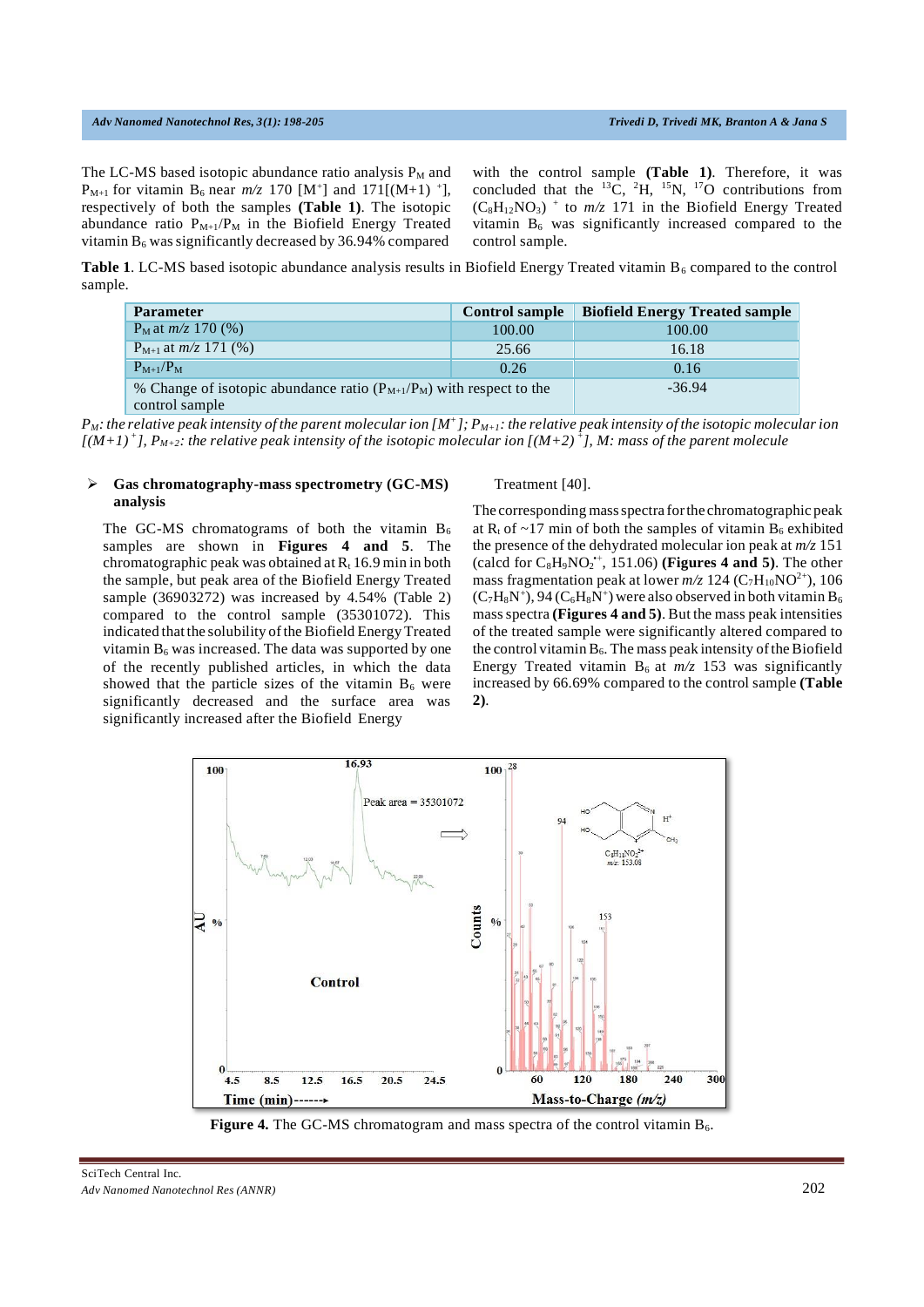

**Figure 5.** The GC-MS chromatogram and mass spectra of the Biofield Energy Treated vitamin  $B_6$ .

**Table 2.** GC-MS chromatographic and mass spectral analysis of the control and Biofield Energy Treated vitamin B<sub>6</sub>.

| <b>Parameters</b>                   | <b>Control sample</b> | <b>Biofield Energy Treated sample</b> | % Change |
|-------------------------------------|-----------------------|---------------------------------------|----------|
| Peak area                           | 3,53,01,072           | 3,69,03,272                           | 4.54     |
| Mass peak ( $m/z = 153$ ) intensity | 49.78                 | 82.98                                 | 66.69    |

LC-MS and GC-MS structural analysis confirmed the sample as vitamin  $B_6$ . The isotopic abundance ratio of  $P_{M+1}/P_M$  (<sup>2</sup>H/<sup>1</sup>H or <sup>13</sup>C/<sup>12</sup>C or <sup>15</sup>N/<sup>14</sup>N or <sup>17</sup>O/<sup>16</sup>O) in the Biofield Energy Treated vitamin  $B_6$  was significantly decreased compared to the control sample. Similarly, the peak area and mass peak intensity of the vitamin  $B_6$  sample was improved after the Biofield Energy Treatment. All these characteristic changes in vitamin  $B_6$  could be due to changes in nuclei possibly through the interference of neutrino particles *via* the Trivedi Effect® -Consciousness Energy Healing Treatment [15]. Neutrino is a subatomic particle with no charge and small mass, which is one of the most abundant particles in the universe. These neutrinos have the ability to interact with protons and neutrons in the nucleus and the formation of isotopes [15,34,35]. The decreased isotopic abundance ratios <sup>2</sup>H/<sup>1</sup>H or <sup>13</sup>C/<sup>12</sup>C or <sup>17</sup>O/<sup>16</sup>O or  $18O/16O$  would influence the atomic bond vibration of treated vitamin  $B_6$  [41]. The decreased isotopic abundance ratio of the treated vitamin  $B_6$  may decrease the intra-atomic bond strength, decrease its physical stability. The Trivedi Effect® - Consciousness Energy Healing Treated vitamin  $B_6$  would be more soluble and bioavailable compared to the control sample. It would be helpful to design more efficacious nutraceutical and pharmaceutical formulations for the prevention and treatment of vitamin  $B_6$  deficiency disorders, sideroblastic anemia, premenstrual syndrome, seizures, cardiovascular disease, tuberculosis, metabolic disorders,

Alzheimer's disease, cancer, hyperhomocysteinemia, anxiety, hypertension, asthma, depression, dysmenorrhea, akathisia, angioplasty, birth outcomes, cognitive function, hyperkinetic cerebral dysfunction syndrome, carpal tunnel syndrome, breast pain, lactation suppression, McArdle's disease, autism, osteoporosis, Tardive dyskinesia, etc.

## **CONCLUSIONS**

The Trivedi Effect® -Consciousness Energy Healing Treatment showed a significant impact on the isotopic abundance ratio, peak area, and mass peak intensities of vitamin  $B_6$ . The LC-MS spectra of both the control and Biofield Energy Treated vitamin  $B_6$  samples have same retention time, 2.3 min exhibited the mass of the protonated molecular ion peak  $[M+H]$ <sup>+</sup> at  $m/z$  170 in the MS spectrum. The peak area% of the Biofield Energy Treated vitamin  $B_6$ was increased by 1.32% compared to the control sample. The isotopic abundance ratio of  $P_{M+1}/P_M$  in the Biofield Energy Treated vitamin  $B_6$  was significantly decreased by 36.94% compared with the control sample. Thus,  ${}^{13}C, {}^{2}H, {}^{15}N,$  and  ${}^{17}O$ contributions from  $(C_8H_{12}NO_3)$ <sup>+</sup> to  $m/z$  171 in the Biofield Energy Treated sample were significantly decreased compared with the control sample. Similarly, in the GC-MS chromatograms, the peak area of the Biofield Energy Treated sample was increased by 4.54% compared to the control sample. The mass peak intensity of the treated vitamin  $B_6$  at *m/z* 153 was significantly increased by 66.69% compared to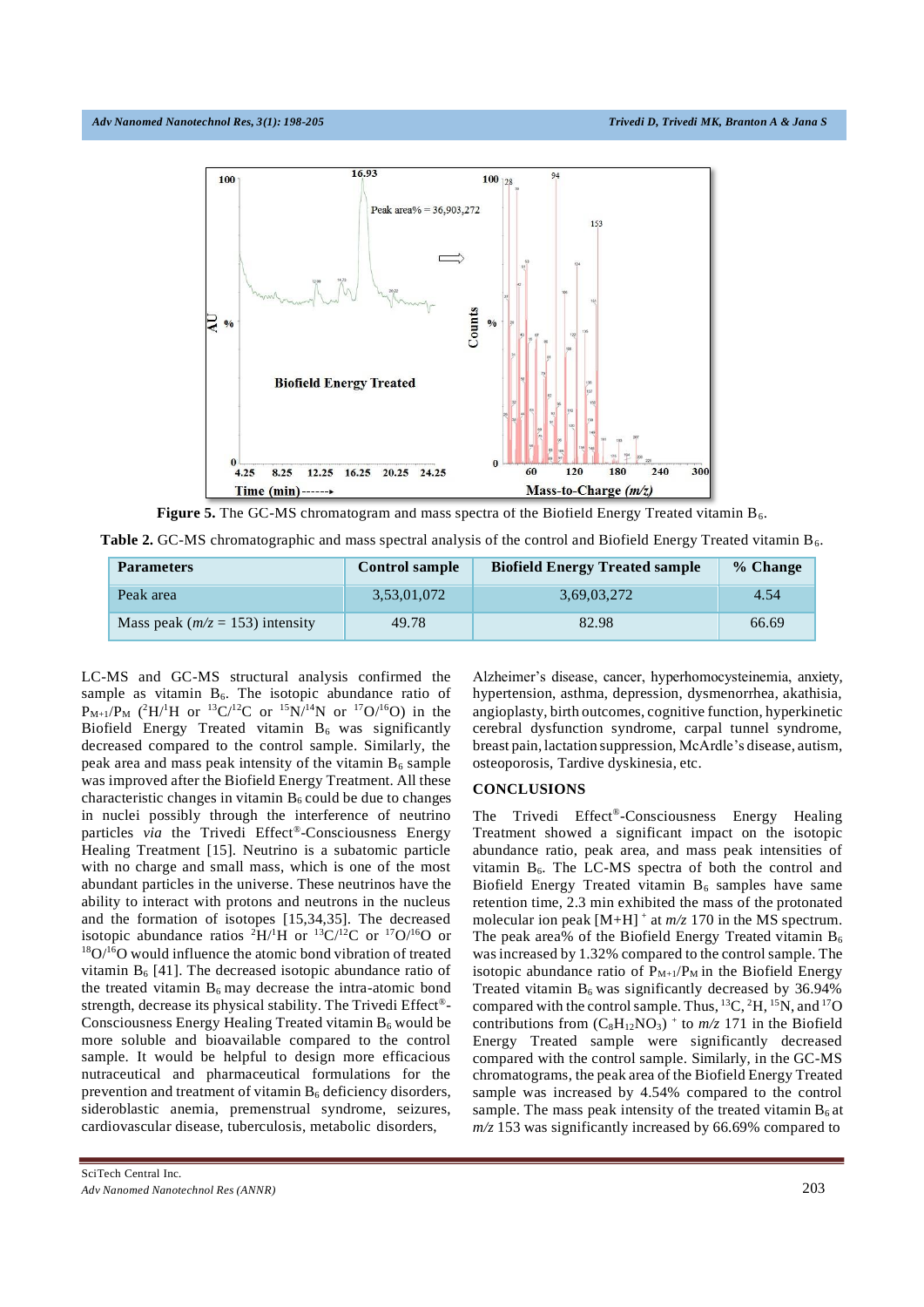the control sample. The isotopic abundance ratio of  $P_{M+1}/P_M$  $(^{2}H/^{1}H$  or  $^{13}C/^{12}C$  or  $^{15}N/^{14}N$  or  $^{17}O/^{16}O$ ) and peak area in the treated vitamin  $B_6$  was significantly decreased compared to the control sample. It changes in isotopic abundance, peak area, and mass peak intensities could be due to changes in nuclei possibly *via* the interference of neutrino particles controlled by the Trivedi Effect® . The decreased isotopic abundance ratio of the treated vitamin  $B_6$  may decrease the intra-atomic bond strength, decrease its physical stability. The increased peak area of the treated vitamin  $B_6$  might be responsible for the increase in solubility and bioavailability compared to the control sample. The new form of vitamin  $B_6$ would be better for designing more efficacious pharmaceutical formulations for the prevention and treatment of vitamin  $B_6$  deficiency, hereditary sideroblastic anemia, premenstrual syndrome, pyridoxine-dependency seizures, febrile seizures, cardiovascular disease, pulmonary tuberculosis, metabolic disorders, Alzheimer's disease, cancer, hyperhomocysteinemia, anxiety, hypertension, asthma, depression, attention deficit hyperactivity disorder, dysmenorrhea, akathisia, angioplasty, cognitive function, hyperkinetic cerebral dysfunction syndrome, carpal tunnel syndrome, breast pain, pregnancy-induced nausea and vomiting in pregnancy, lactation suppression, McArdle's disease, autism, osteoporosis, Tardive dyskinesia, stroke recurrence, etc.

#### **ACKNOWLEDGMENTS**

The authors are grateful to Sophisticated Instrumentation Centre for Applied Research & Testing (SICART) India, Trivedi Science, Trivedi Global, Inc., Trivedi Testimonials, and Trivedi Master Wellness for their assistance and support during this work.

# **REFERENCES**

- 1. World Health Organization (2009) WHO Model Formulary 2008. pp: 496. Available online at: https:[//www.who.int/selection\\_medicines/list/WMF200](http://www.who.int/selection_medicines/list/WMF200) 8.pdf
- 2. Falsaperla R, Saporito MAN, Stefano VD, Mauceri L, Quattrocchi E, et al. (2017) Pyridoxine supplementation during pregnancy, lactation and the first months of life: A review of the literature. Curr Pediatr Res 21: 613-619.
- 3. U.S. Department of Agriculture, Agricultural Research Service (2011) USDA National Nutrient Database for Standard Reference, Release 24.
- 4. Dakshinamurti S, Dakshinamurti K (2007) VitaminB6 in Handbook of Vitamins, 4<sup>th</sup> ed. Zempleni J, Rucker RB, McCormick DB, Suttie JW,CRC Press,Taylor&Francis Group, Boca Raton, USA. pp: 315-360.
- 5. Nayak G, Trivedi MK, Branton A, Trivedi D, Jana S (2019) Consciousness energy healing treatment: impact on the physicochemical and thermal properties of pyridoxine HCl. Int J Nut 4: 26-37.
- 6. Aboul-Enein HY, Loutfy MA (1984) Pyridoxine Hydrochloride in Analytical Profiles of Drug Substances, Florey K (Ed.), Academic Press, Inc., Orlando, USA. Vol 13, pp: 448-478.
- 7. AlSaad D, Awaisu A, Elsalem S, Abdulrouf PV, Thomas B, et al. (2019) Is pyridoxine effective and safe for postpartum lactation inhibition? A systematic review. J Clin Pharm Ther 42(4): 373-382.
- 8. Pyridoxine Hydrochloride (2019) The American Society of Health-System Pharmacists. Accessed on: June 27, 2019.
- 9. Pyridoxine Hydrochloride Stability. Accessed on: June 27, 2019. Available online at: https://pubchem.ncbi.nlm.nih.gov/compound/pyridoxine \_hydrochloride#section=Stability
- 10. Trivedi D, Trivedi MK, Branton A, Nayak G, Jana S (2019) Consciousness energy healing treatment: Impact on the physicochemical and thermal properties of ascorbic acid. Food Nutr Current Res 2: 164-173.
- 11. Nayak G, Trivedi MK, Branton A, Trivedi D, Jana S (2018) Evaluation of the consciousness energy healing treated berberine chloride using PXRD, PSA, and DSC Analysis. Food Sci Nutr Technol 3: 000168.
- 12. Branton A, Jana S (2017) Effect of the biofield energy healing treatment on the pharmacokinetics of 25 hydroxyvitamin  $D_3$  [25(OH) $D_3$ ] in rats after a single oral dose of vitamin D3. Am J Pharmacol Phytother 2: 11-18.
- 13. Nayak G, Trivedi MK, Branton A, Trivedi D, Jana S (2018) Consciousness energy healing treatment: Impact on physicochemical and thermal properties of silver sulfadiazine. J Adv Pharm Sci Technol 2: 1-13.
- 14. Branton A, Trivedi MK, Trivedi D, Nayak G, Jana S (2018) Evaluation of the physicochemical and thermal properties of the biofield energy healing treated ofloxacin. J Pharm Pharmaceutics 5: 80-87.
- 15. Trivedi MK, Mohan TRR (2016) Biofield energy signals, energy transmission and neutrinos. Am J Mod Phys 5: 172-176.
- 16. Rubik B, Muehsam D, Hammerschlag R, Jain S (2015) Biofield science and healing: History, terminology, and concepts. Glob Adv Health Med 4: 8-14.
- 17. Nemeth L (2008) Energy and biofield therapies in practice. Beginnings 28: 4-5.
- 18. Rubik B (2002) The biofield hypothesis: Its biophysical basis and role in medicine. J Altern Complement Med 8: 703-717.
- 19. Warber SL, Cornelio D, Straughn, J, Kile G (2004) Biofield energy healing from the inside. J Altern Complement Med 10: 1107-1113.